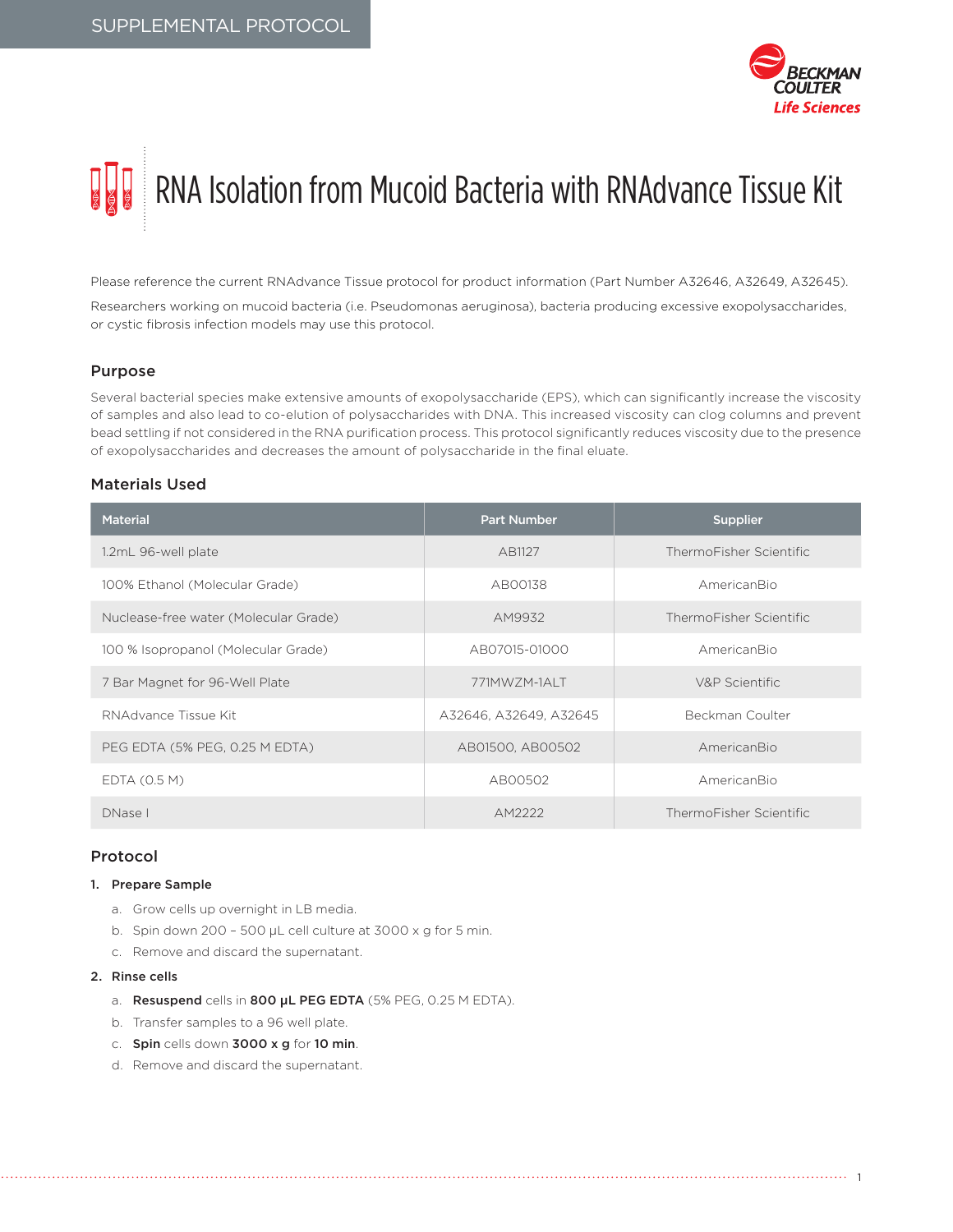# 3. Lysis

- a. Resuspend cell pellet in 380 **µ**L RNAdvance Tissue Lysis buffer, 20 **µ**L Proteinase K, and 100 **µ**L EDTA (0.5 M).
- b. Incubate for 30 min at 37°C with 400 rpm shaking.

# 4. Bind

- a. Add 50 **µ**L 100% ethanol to the plate.
- b. Mix by pipetting up and down 10 times, or until thoroughly mixed.
- c. Add 450 **µ**L bind/isopropanol (90 µL bind buffer and 360 µL isopropanol per sample) to the plate.
- d. Mix by pipetting up and down 10 times, or until thoroughly mixed. *Note: Bead clumps will form as solution is mixed.*
- e. Incubate for 5 min at room temperature.
- f. Place on **magnet** for 10 min (or until supernatant is clear). *Note: Slightly longer incubation time to ensure that beads settle; lysate will still have slight color.*
- g. Remove and discard the supernatant.

#### 5. Wash 1

- a. Add 800 **µ**L Wash buffer to the plate.
- b. Mix by pipetting up and down 10 times, or until thoroughly mixed. *Solution should turn brown, but clumps will still be present.*
- c. Place on magnet for 5 min (or until supernatant is clear).
- d. Remove and discard the supernatant.

### 6. Wash 2

- a. Add 800 **µ**L 70% ethanol to the plate.
- b. Mix by pipetting up and down 10 times, or until thoroughly mixed.
- c. Place on **magnet** for 2 min (or until supernatant is clear).
- d. Remove and discard the supernatant.

# 7. DNase Treatment

- a. Add 100 µL DNase mix (10 µL DNase, 10 µL DNase buffer, and 80 µL NFH<sub>2</sub>O) to the plate.
- b. Incubate for 1 min at room temperature.
- c. Mix by pipetting up and down 10 times, or until thoroughly mixed.
- d. Incubate for 15 min at 37˚C.

# 8. Rebind RNA

- a. Add 550 **µ**L Wash buffer to the plate.
- b. Mix by pipetting up and down 10 times, or until thoroughly mixed. *No clumps should be present after this mix step.*
- c. Incubate for 4 min at room temperature.
- d. Place on magnet for 2 min.
- e. Remove and discard the supernatant.

#### 9. Washes 3 – 5

- a. Add 600 **µ**L 70% ethanol while on magnet; do not mix.
- b. Leave on **magnet** for 2 min.
- c. Remove and discard the supernatant.
- d. Repeat steps a through c for a total of 3 ethanol washes.

# 10. Elution

- a. Add 40 **µ**L nuclease free water to the plate.
- b. Incubate for 2 min at room temperature.
- c. Place on **magnet** for 2 min (or until supernatant is clear).
- d. Remove and **Save** the supernatant without disrupting the beads.

2